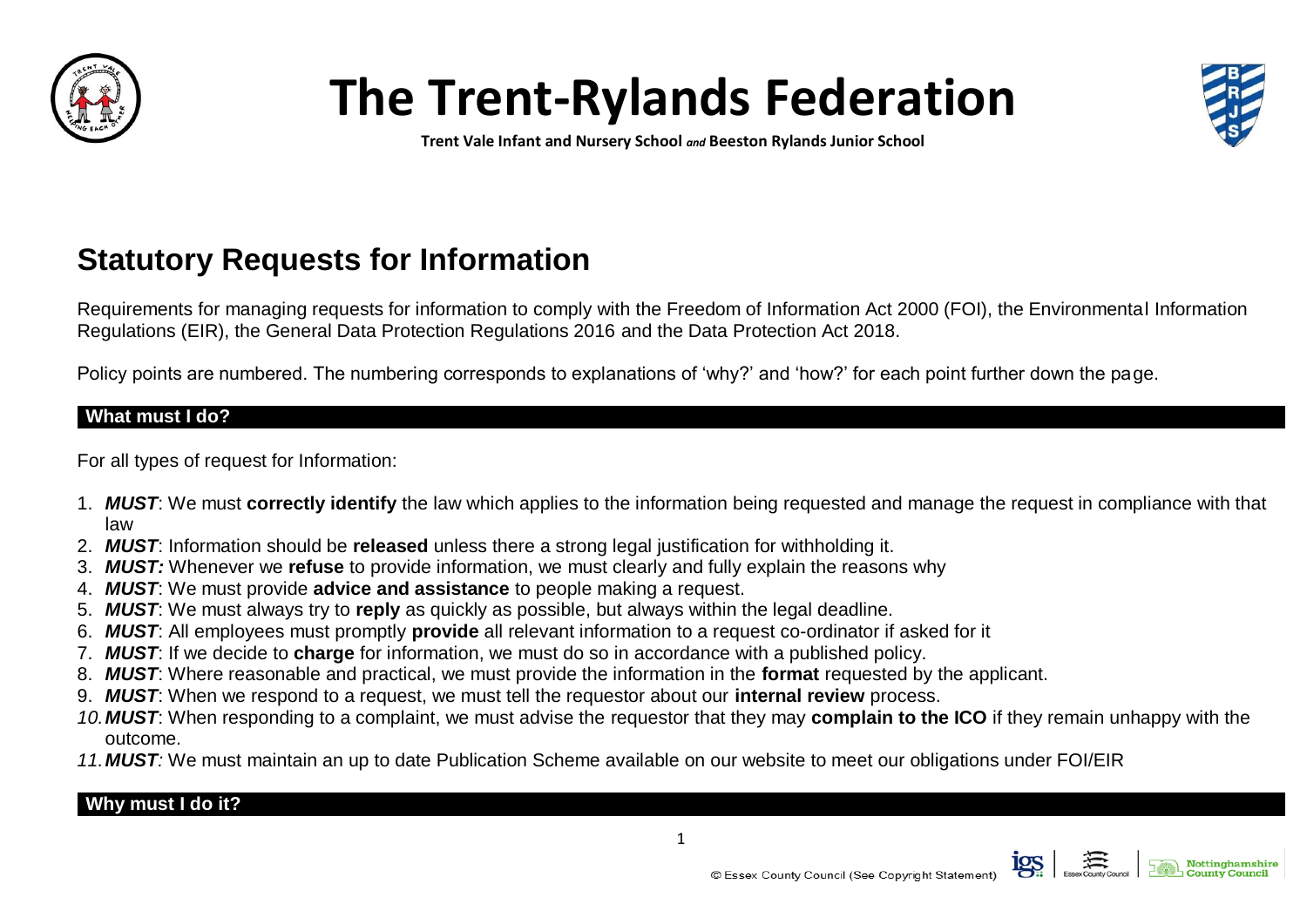- 1. The requestor does not have to specify under what legislation they are making a request. It is our responsibility to correctly identify which legislation applies.
- 2. We serve the public. We should not hide information from them. The Acts are intended to make us more accountable to the public, to make our processes more transparent, and to encourage the public to trust us. Information should be released unless we can strongly justify withholding it (embarrassment is not a sufficient reason to withhold information). In some cases, we may have to release non-personal information because it is in the public interest although it might otherwise have been considered exempt. Also, it is a legal offence to deliberately withhold or destroy requested information where there is no legal reason to do so.
- 3. We will not be obliged to provide all or part of the information requested if a legal justification applies. If we believe a reason does apply then we must help the public to challenge our decisions effectively by giving our reasons and doing so clearly and fully in line with the requirements of the Acts. This is a legal requirement.
- 4. The Acts require us to assist requestors, especially where we may be considering refusing a request, in guiding the public on how to clarify or re-scope their request to achieve the best outcome. This is a legal requirement.
- 5. The laws provide statutory deadlines for responding to a request; FOI & EIR 20 working days and DPA one month. There are limited reasons to extend the deadlines. The laws expect information to be well managed and accessible, therefore there is an assumption that requests should be routinely responded to well in advance of the deadline.
- 6. In order to comply with regulator and corporate targets for fulfilling requests, all employees have a role to play in making information relevant to the request available promptly so that a response can be drafted within the timescale.
- 7. The laws require us to make clear the basis for charging to ensure that charges are fair and un-obstructive. We must tell requestors whether a charge applies before we provide the information and we should tell them what that charge will be.
- 8. The acts duty on us to provide information in a format that the requester would find most convenient to their needs. We may refuse unreasonable demands and charge in certain cases, but in principle the requestor should be able to receive the information in the way they specify.
- 9. It is a requirement of the act to have an internal review process. Where a requestor expresses dissatisfaction with a response, this must be treated as a complaint. The act states that expressing dissatisfaction is enough to require us to treat it as such. The ICO requires us to complete the internal review process before it will accept an escalation of a complaint to their office.
- 10.This is a statutory requirement.
- 11.This is a statutory requirement.

### **How must I do it?**

- 1. Follow guidance and training to correctly identify whether the request should be handled under FOI, EIR or DPA/GDPR.
- 2. By following the points of this policy and accompanying guidance and training
- 3. Ensure the employee making decisions about what can be released and drafting the response has access to legal guidance in order to make the response full and compliant with the law.

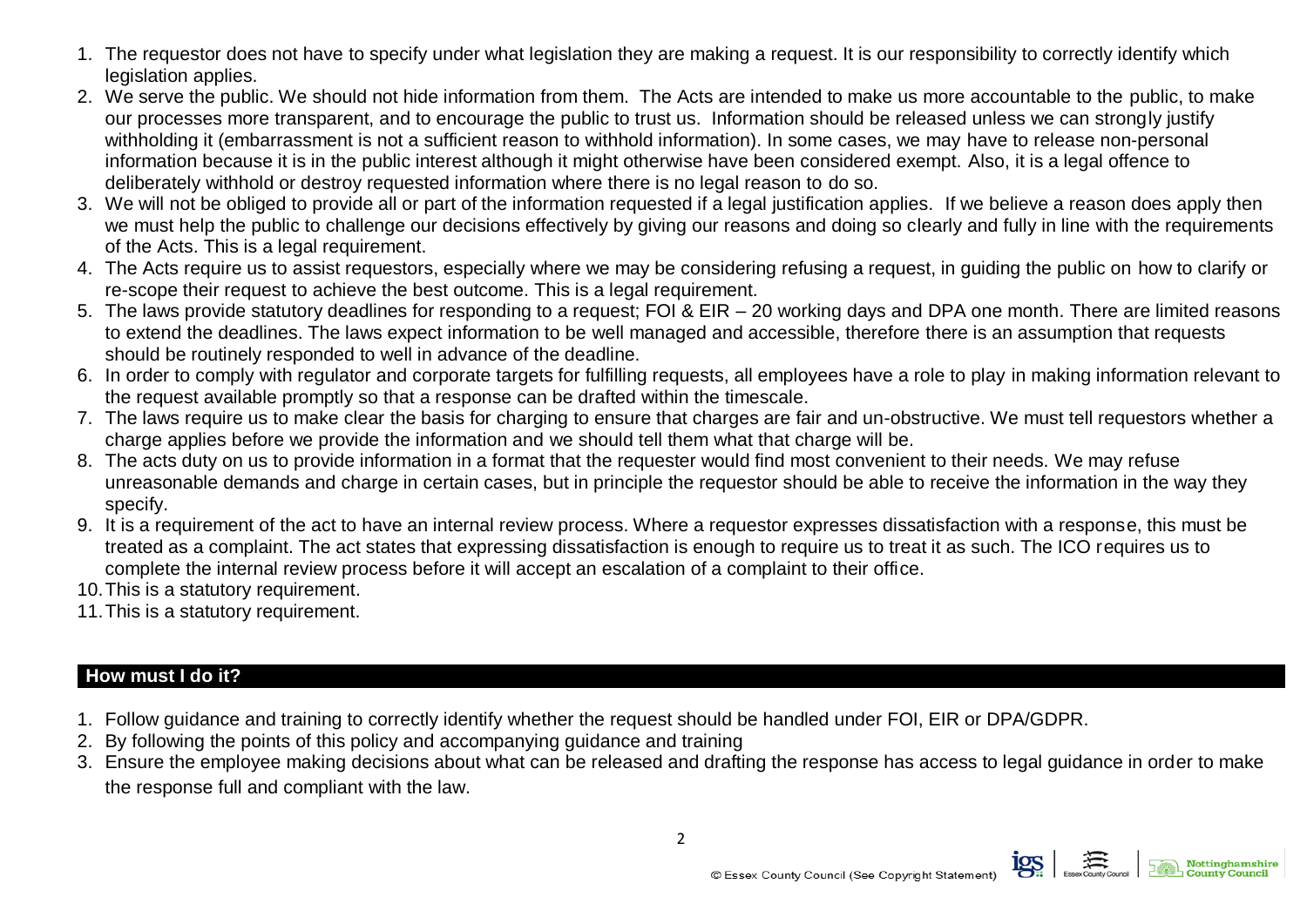- 4. Discuss the likely response with the requestor if their request is likely to be refused and explain options that would help them receive as useful a response as possible within the limits of the law. Although we should not ask requestors what they intend to do with the information they have requested, we can explain what we do hold and what is likely to be disclosable to them.
- 5. We must record performance against the statutory deadlines to ensure we are aware of how well we are complying with the law and to help make changes to processes if necessary.
- 6. Make sure the information you manage is accessible and well structured so that you can retrieve it quickly when requested.
- 7. It is not lawful to charge for information without a published policy explaining the basis for arriving at a fee. In the absence of a published policy, charges are not made.
- 8. There must be strong prohibitive reasons not to provide information in a format that is within our ability to provide. Conversion to a new format is however different to having to significantly edit and rearrange information to make it legible in the format requested. Under the latter circumstances, a refusal may be valid but advice should be sought if unsure.
- 9. We choose to manage complaints (known as Internal Reviews) within 20 working days. Where a simple error has been made in the response it may be that the issue can be resolved informally. If not, then a full review of how the request was handled is required. This must be undertaken by an employee who was not involved in drafting or approving the original request, although the employee drafting the response may discuss how the original request was handled with those involved.
- 10.Ensure that the contact details for the ICO are provided to the requestor on any response documentation and explain when it is appropriate to escalate a complaint the ICO in order to make requestors aware of their rights
- 11.To enable requestors to understand the types of information the organisation holds, what format it can be disclosed in, and whether charges apply.

#### **What if I need to do something against the policy?**

If you believe you have a valid business reason for an exception to these policy points, having read and understood the reasons why they are in place, please raise a formal request by contacting the school office.

| <b>Document Control</b> |                                                          |
|-------------------------|----------------------------------------------------------|
| Version:                |                                                          |
| Date approved:          | 24 <sup>th</sup> May 2021                                |
| Approved by:            | Resources Committee on behalf of the Full Governing Bosy |